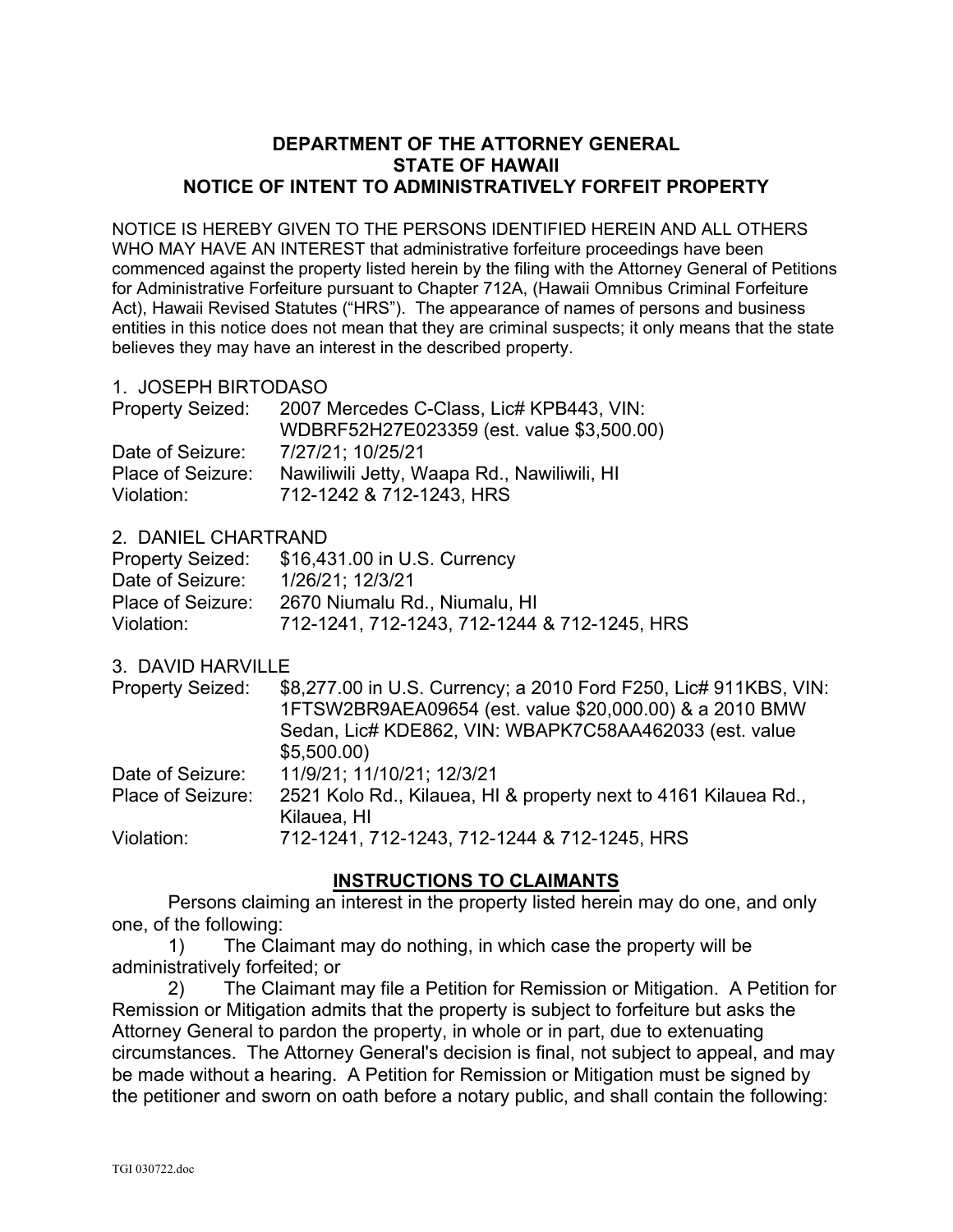- a) A reasonably complete description of the property;
- b) A statement of the interest of the petitioner in the property, as owner or interest-holder, which may be supported by bills of sale, contracts, or mortgages, or other documentary evidence; and
- c) Facts and circumstances sufficient to show whether the petitioner:
	- i) owns or holds an interest as defined by Section 712A-1, HRS, in the seized property;
	- ii) had any knowledge that the property was or would be involved in any violation of the law;
	- iii) had any knowledge of the particular violation which subjected the property to seizure and forfeiture;
	- iv) had any knowledge that the user of the property had any record, including arrests, except where the person was acquitted or the charges dismissed due to lack of evidence, for the violation which subjected the property to seizure and forfeiture or for any crime which is similar in nature.

The Attorney General will inquire into the facts and circumstances alleged in the Petition for Remission or Mitigation ("Petition"), if one is filed, and provide a written decision on the Petition within sixty days. If the circumstances of the case require more time, the Petitioner will be notified in writing, within the sixty day period of the circumstances requiring more time, and be further notified of the expected decision date; or

3) The Claimant may seek judicial determination of the forfeiture by filing a claim and cost or in pauperis bond. A claim shall be signed by the claimant and sworn on oath before a notary public and shall comply with the requirements of Section 712A-12(5), HRS. Specifically, the claim shall be signed by the claimant and sworn on oath before a notary public and shall set forth all the following:

- a) The name of the claimant;
- b) The address at which the claimant will accept future mailings from the court or the prosecuting attorney;
- c) The nature and extent of the claimant's interest in the property;
- d) The time, transferor and circumstances of the claimant's acquisition of the interest in the property;
- e) The specific provisions of Chapter 712A, HRS, relied on in asserting that the property seized for forfeiture is not subject to forfeiture;
- f) Facts supporting each assertion that the property is not subject to forfeiture;
- g) Any additional facts supporting the claimant's claim; and
- h) The precise relief sought.

The claim must be accompanied by a cost bond in the amount of \$2,500.00 or ten percent of the estimated value of the property, whichever is greater, or an in pauperis bond consisting of a declaration in the form of and containing the elements specified in the Appendix to the Hawaii Rules of Penal Procedure.

Upon receipt of a claim and bond, which substantially comply with the foregoing requirements, the Attorney General will notify the Prosecuting Attorney who may either